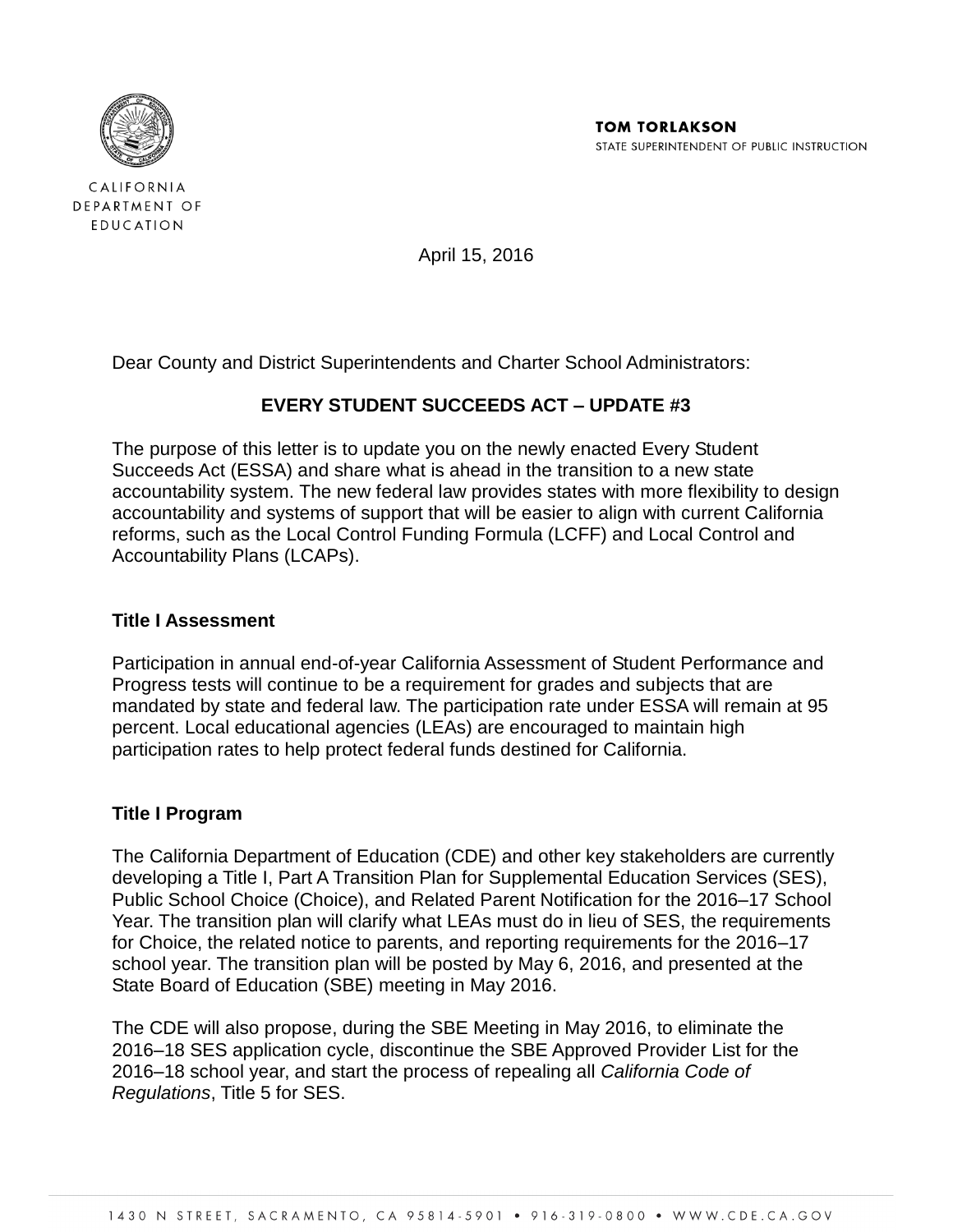On March 29, 2016, the U.S. Department of Education (ED) released the Application for Fiscal years 2015 and 2016 New Awards Competition for the School Improvement Grant (SIG). While the SIG is not one of the programs extended through the ESSA, the Fiscal Year (FY) 2015 and FY 2016 funds that Congress appropriated remain available for obligation. California's Application is due to the ED by May 27, 2016, and the CDE will present its FY 2015 SIG State Educational Agency Application at the SBE meeting in May 2016. The final Local Educational Agency Request for Application will be posted once California's Application receives Federal approval.

## **Title I Accountability**

LEAs and schools identified for Program Improvement (PI), corrective action, or restructuring in school year 2015–16 must continue to implement improvement activities in school year 2016–17, consistent with the Transition Plan or locally identified improvement activities.

## **Title I, Part C Migrant**

A committee of practitioners has been formed to inform the Migrant application process that will be developed and implemented in 2017–18.

### **Title II Professional Development**

The CDE plans to continue to provide support and technical assistance to LEAs during the 2016–17 transition year. The chart below provides information pertaining to changes that apply during the 2016–17 transition year. LEAs may use this chart to better understand what will be required in 2016–17 with Title II funds. **It is important to note that hiring practices for the 2016–17 school year should be solely based upon state licensure requirements.**

| <b>Current</b>                               | Transitional Year 2016-17                |  |
|----------------------------------------------|------------------------------------------|--|
| <b>Under the NCLB Act</b>                    | <b>Under ESSA</b>                        |  |
| <b>Subject Matter Competence</b>             |                                          |  |
| Section 1119 of the No Child Left Behind     | Since the latest guidance no longer      |  |
| (NCLB) Act requires all teachers of core     | requires Section 1119, the minimum unit  |  |
| academic subjects in the state to be "highly | requirement for verifying subject matter |  |
| qualified." This means that every teacher of | competence for the 2016-17 school year   |  |
| a core academic subject must meet the        | will be consistent with California state |  |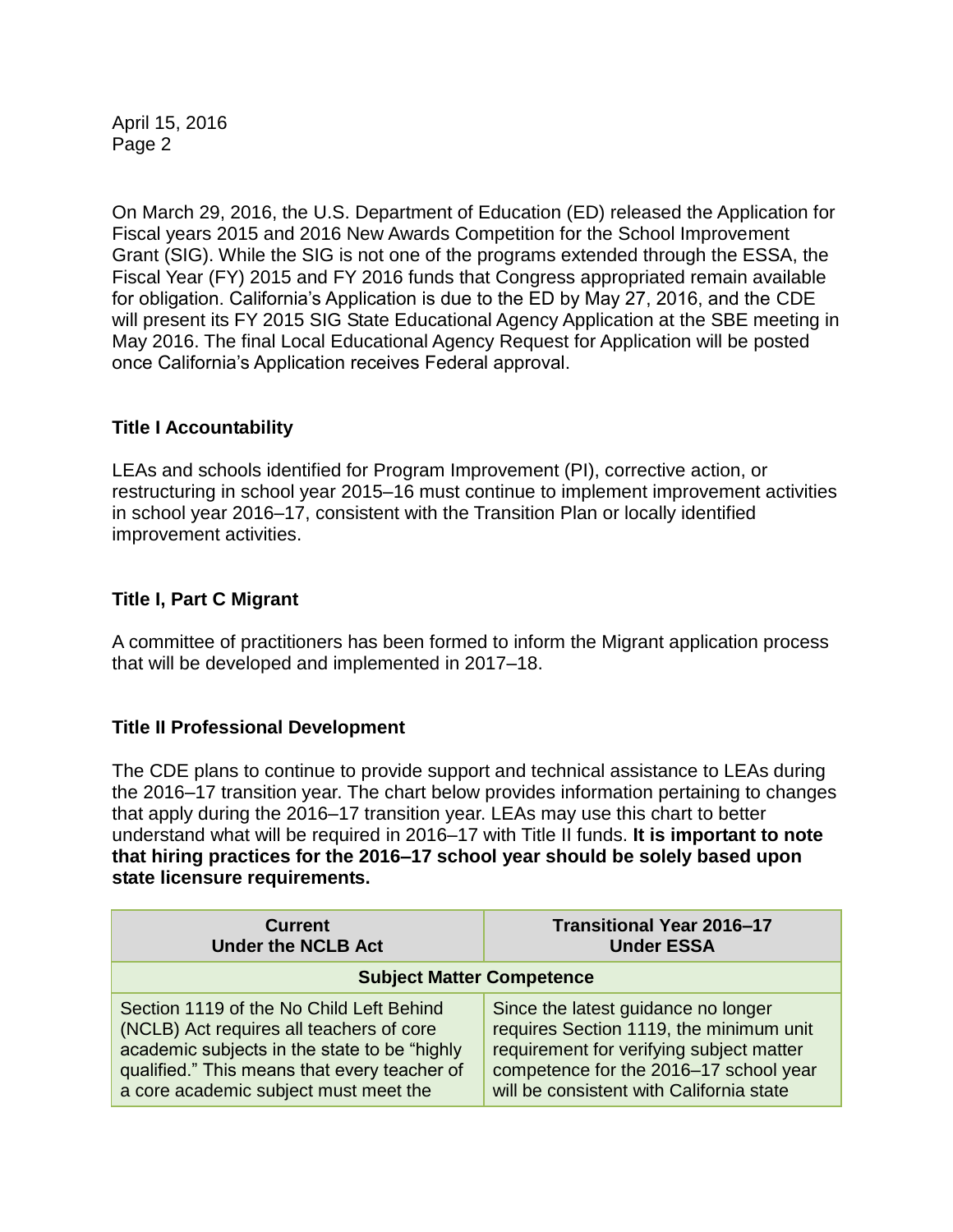| <b>Current</b><br><b>Under the NCLB Act</b>                                                                                                                                                                                                                                                                                                                                                                                                                                                                                                                                                                                                            | Transitional Year 2016-17<br><b>Under ESSA</b>                                                                                                                                                                                                                                                                                                                                  |  |
|--------------------------------------------------------------------------------------------------------------------------------------------------------------------------------------------------------------------------------------------------------------------------------------------------------------------------------------------------------------------------------------------------------------------------------------------------------------------------------------------------------------------------------------------------------------------------------------------------------------------------------------------------------|---------------------------------------------------------------------------------------------------------------------------------------------------------------------------------------------------------------------------------------------------------------------------------------------------------------------------------------------------------------------------------|--|
| following three requirements:<br>Hold a bachelor's or higher degree;                                                                                                                                                                                                                                                                                                                                                                                                                                                                                                                                                                                   | licensure, which requires a minimum of 20<br>semester units of non-remedial<br>coursework.                                                                                                                                                                                                                                                                                      |  |
| Hold an appropriate State authorization<br>$\bullet$<br>for the assignment; and<br>Demonstrate subject matter<br>$\bullet$<br>competence for each core academic<br>subject assigned to teach.<br>For the 2016–17 school year, States are not<br>required to implement Section 1119.<br>There are various ways under the NCLB Act<br>that a teacher could demonstrate subject<br>matter competence. One option was to<br>complete a minimum of 32 semester units<br>(48 quarter units) of non-remedial<br>coursework.                                                                                                                                   | This will assist with the teacher shortage<br>by allowing individuals to demonstrate<br>subject matter competence with only 20<br>semester units (equivalent to a<br>supplementary authorization) rather than<br>the 32 (equivalent to a subject matter<br>authorization) required by the NCLB Act,<br>increasing hiring flexibility for employers.                             |  |
| <b>Verification Process for Special Settings</b>                                                                                                                                                                                                                                                                                                                                                                                                                                                                                                                                                                                                       |                                                                                                                                                                                                                                                                                                                                                                                 |  |
| The Verification Process for Special Settings<br>(VPSS) is an advanced certification process<br>that was developed as an alternative<br>method for teachers assigned to special<br>settings to demonstrate subject matter<br>competence per the NCLB Act. Special<br>settings include:<br>Home Teacher<br><b>Classes Organized Primarily for Adults</b><br><b>Hospital Classes</b><br><b>Necessary Small High Schools</b><br><b>Continuation Schools</b><br><b>Alternative Schools</b><br><b>Opportunity Schools</b><br>Juvenile Court Schools<br><b>County Community Schools</b><br><b>District Community Day Schools</b><br><b>Independent Study</b> | Since the latest guidance no longer<br>requires Section 1119, the VPSS will no<br>longer be necessary for teachers of<br>special settings as these teachers will<br>have demonstrated subject matter<br>competence via state certification. An LEA<br>or teacher may continue to use the VPSS<br>certification process but it is not required<br>during this transitional year. |  |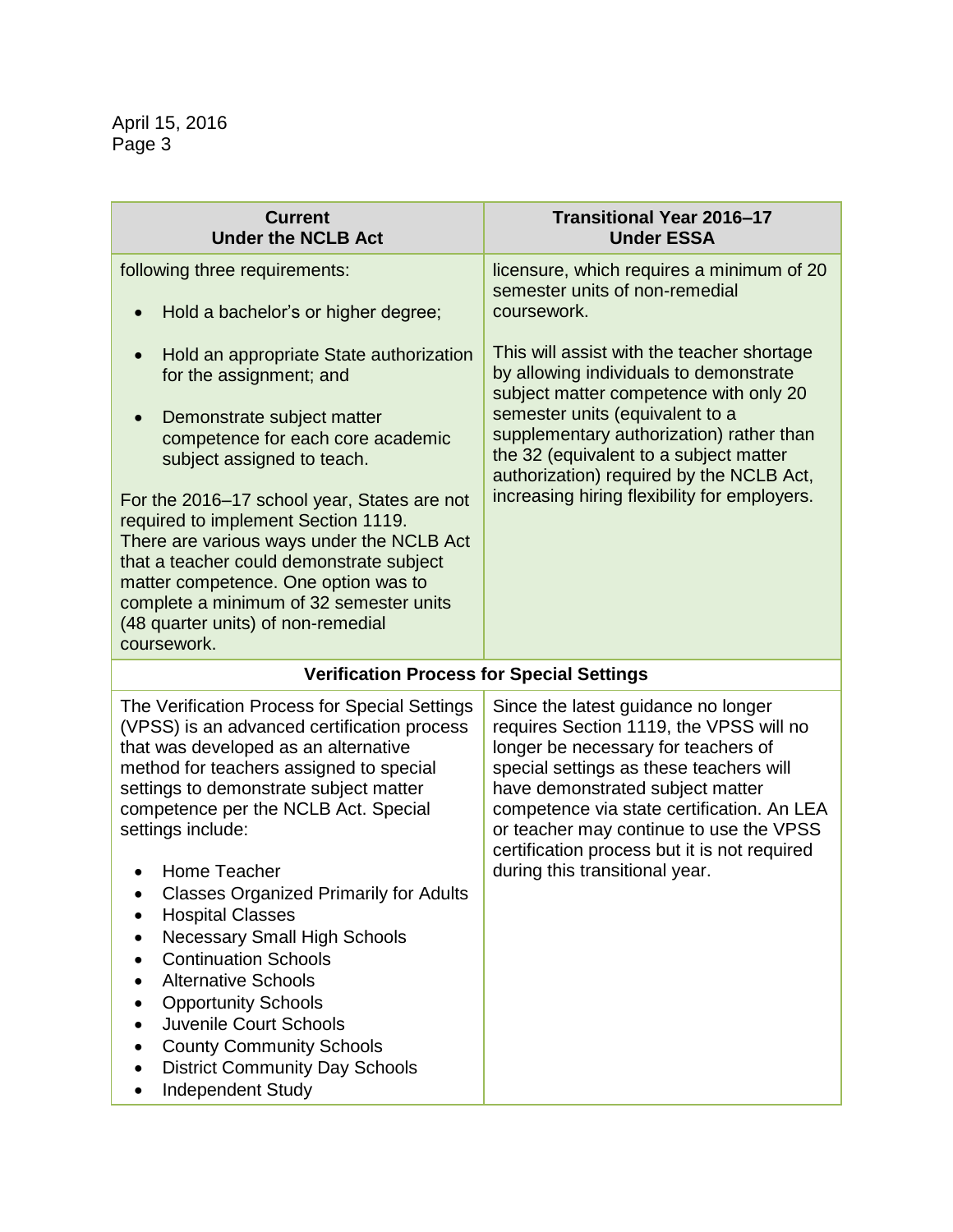| <b>Current</b><br><b>Under the NCLB Act</b>                                                                                                                                                                                                                                                                                                                                                                                                                                                                                                                                                                                                                                                                                                                                                                                                                                                                                                                                                                                                                                                                                      | Transitional Year 2016-17<br><b>Under ESSA</b>                                                                                                                                                                                                                             |  |
|----------------------------------------------------------------------------------------------------------------------------------------------------------------------------------------------------------------------------------------------------------------------------------------------------------------------------------------------------------------------------------------------------------------------------------------------------------------------------------------------------------------------------------------------------------------------------------------------------------------------------------------------------------------------------------------------------------------------------------------------------------------------------------------------------------------------------------------------------------------------------------------------------------------------------------------------------------------------------------------------------------------------------------------------------------------------------------------------------------------------------------|----------------------------------------------------------------------------------------------------------------------------------------------------------------------------------------------------------------------------------------------------------------------------|--|
| <b>Secondary Special Education</b>                                                                                                                                                                                                                                                                                                                                                                                                                                                                                                                                                                                                                                                                                                                                                                                                                                                                                                                                                                                                                                                                                               |                                                                                                                                                                                                                                                                            |  |
| <b>Compliance Monitoring, Intervention, and Sanctions</b>                                                                                                                                                                                                                                                                                                                                                                                                                                                                                                                                                                                                                                                                                                                                                                                                                                                                                                                                                                                                                                                                        |                                                                                                                                                                                                                                                                            |  |
| To fulfill the requirements of Section 2141 of<br>the NCLB Act, the Compliance Monitoring,<br>Intervention, and Sanctions (CMIS) program<br>provides oversight and monitoring<br>requirements for LEAs that are unable to<br>ensure that all schools have achieved 100<br>percent highly qualified teacher (HQT)<br>status as mandated by the NCLB Act. There<br>are four CMIS levels, Levels A, B, C, and<br>Monitoring. Level A is not mandatory;<br>however, technical assistance is provided to<br>assist LEAs in Level A with the development<br>of a Non-Compliant Teacher Action Plan if<br>they choose to do so. Level B requires LEAs<br>to develop a Non-Compliant Teacher Action<br>Plan and Equitable Distribution Plan (EDP).<br>Level C requires LEAs to develop a<br>Memorandum of Understanding (MOU),<br><b>Budget Agreement, and Non-Compliant</b><br><b>Teacher Action Plan. Level B monitoring</b><br>requires LEAs to annually update their data<br>via the Equitable Distribution Monitoring<br>System, which was created in 2009 to<br>monitor LEA progress towards ensuring<br>equitable access to HQTs. | Since the latest guidance no longer<br>requires Section 2141, LEAs will not be<br>required to participate in the CMIS<br>program for the 2016-17 school year.<br>However, the CDE does plan to update<br>the CMIS program with the new guidelines<br>included in the ESSA. |  |
| The 2015 California State Plan to Ensure Equitable Access to<br><b>Excellent Educators</b>                                                                                                                                                                                                                                                                                                                                                                                                                                                                                                                                                                                                                                                                                                                                                                                                                                                                                                                                                                                                                                       |                                                                                                                                                                                                                                                                            |  |
| The 2015 California State Plan to Ensure<br><b>Equitable Access to Excellent Educators</b><br>includes the CMIS program.                                                                                                                                                                                                                                                                                                                                                                                                                                                                                                                                                                                                                                                                                                                                                                                                                                                                                                                                                                                                         | All references to the CMIS program will be<br>deleted from the 2015 California State<br>Plan to Ensure Equitable Access to<br>Excellent Educators. However, the CDE<br>does plan to update the CMIS program<br>with the new guidelines included in the<br>ESSA.            |  |
| The Improving Teacher Quality Program Instrument for<br><b>Federal Monitoring</b>                                                                                                                                                                                                                                                                                                                                                                                                                                                                                                                                                                                                                                                                                                                                                                                                                                                                                                                                                                                                                                                |                                                                                                                                                                                                                                                                            |  |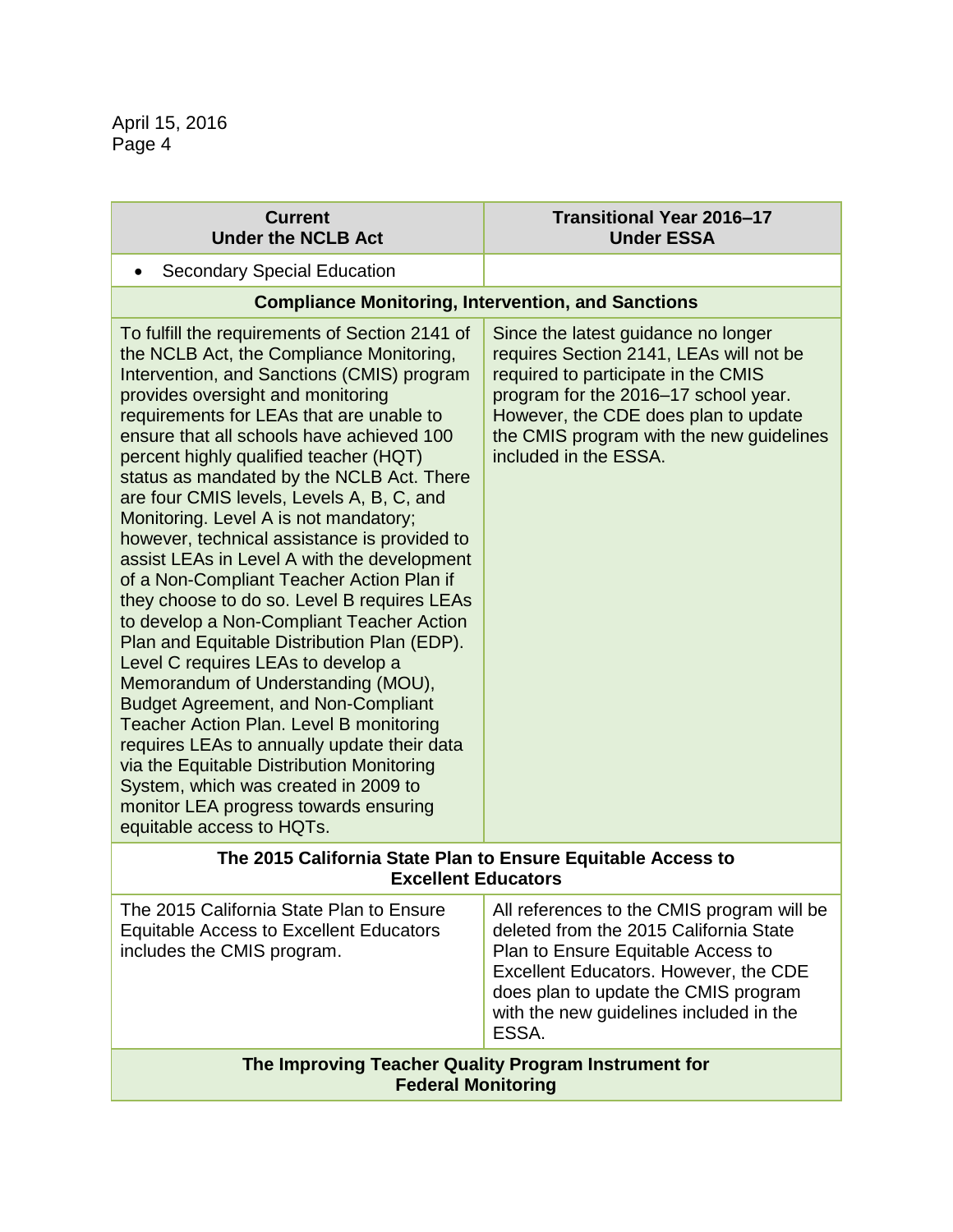| <b>Current</b><br><b>Under the NCLB Act</b>                                                                                                                                                                                                                                                                                                                                                                                                                                                                   | Transitional Year 2016-17<br><b>Under ESSA</b>                                                                                                                                                                                                                                                                                                                                                            |  |
|---------------------------------------------------------------------------------------------------------------------------------------------------------------------------------------------------------------------------------------------------------------------------------------------------------------------------------------------------------------------------------------------------------------------------------------------------------------------------------------------------------------|-----------------------------------------------------------------------------------------------------------------------------------------------------------------------------------------------------------------------------------------------------------------------------------------------------------------------------------------------------------------------------------------------------------|--|
| Compliance monitoring of LEAs in regard to<br>HQT is conducted through the federal<br>program monitoring process and the<br><b>Improving Teacher Quality (ITQ) Program</b><br>instrument to ensure that LEAs meet federal<br>program requirements, as well as follow<br>appropriate regulatory requirements under<br>HQT. Additional information regarding<br>monitoring protocols and monitoring<br>instruments is available on the CDE<br>Compliance Monitoring Web page at<br>http://www.cde.ca.gov/ta/cr/ | For the transitional 2016–17 school year,<br>the ITQ Program instrument will remain<br>the same with the exception of the<br>following evidence, which will no longer<br>be required:<br><b>Approved Equitable Distribution Plans</b><br><b>Approved Equitable Distribution</b><br><b>Tables</b><br>Memorandum of Understanding (Level<br>$\bullet$<br>$\mathcal{C}$<br>Non-Compliant Teacher Action Plan |  |
| <b>Local Educational Agency Plan</b>                                                                                                                                                                                                                                                                                                                                                                                                                                                                          |                                                                                                                                                                                                                                                                                                                                                                                                           |  |
| Goal 3 of the Local Educational Agency Plan<br>(LEAP) states that by 2005-06, all students<br>will be taught by HQTs.                                                                                                                                                                                                                                                                                                                                                                                         | Goal 3 should be deleted or not required<br>for transition year 2016-17.                                                                                                                                                                                                                                                                                                                                  |  |
| <b>California Code of Regulations</b>                                                                                                                                                                                                                                                                                                                                                                                                                                                                         |                                                                                                                                                                                                                                                                                                                                                                                                           |  |
| California Code of Regulations, Title 5<br>(5 CCR), Division 1, Subchapter 7: NCLB<br>Requirements.                                                                                                                                                                                                                                                                                                                                                                                                           | 5 CCR, Division 1, Subchapter 7: NCLB<br>Teacher Requirements will need to be<br>deleted.                                                                                                                                                                                                                                                                                                                 |  |
| <b>California Certificate of Compliance</b>                                                                                                                                                                                                                                                                                                                                                                                                                                                                   |                                                                                                                                                                                                                                                                                                                                                                                                           |  |
| The California Certificate of Compliance was<br>developed as a uniform way to document<br>and verify HQT status.                                                                                                                                                                                                                                                                                                                                                                                              | Since the latest guidance no longer<br>requires Section 1119, the Certificate of<br>Compliance is not applicable for the 2016-<br>17 school year. This form will be removed<br>from the CDE Web Site.                                                                                                                                                                                                     |  |
| <b>High Objective Uniform State Standard of Evaluation</b>                                                                                                                                                                                                                                                                                                                                                                                                                                                    |                                                                                                                                                                                                                                                                                                                                                                                                           |  |
| The California High Objective Uniform State<br>Standard of Evaluation (HOUSSE) was<br>developed in response to the NCLB Act as a<br>way to provide veteran teachers additional<br>options for demonstrating subject matter<br>competence.                                                                                                                                                                                                                                                                     | Since the latest guidance no longer<br>requires Section 1119, the HOUSSE is not<br>applicable for the 2016-17 school year.<br>This form will be removed from the CDE<br>Web Site.                                                                                                                                                                                                                         |  |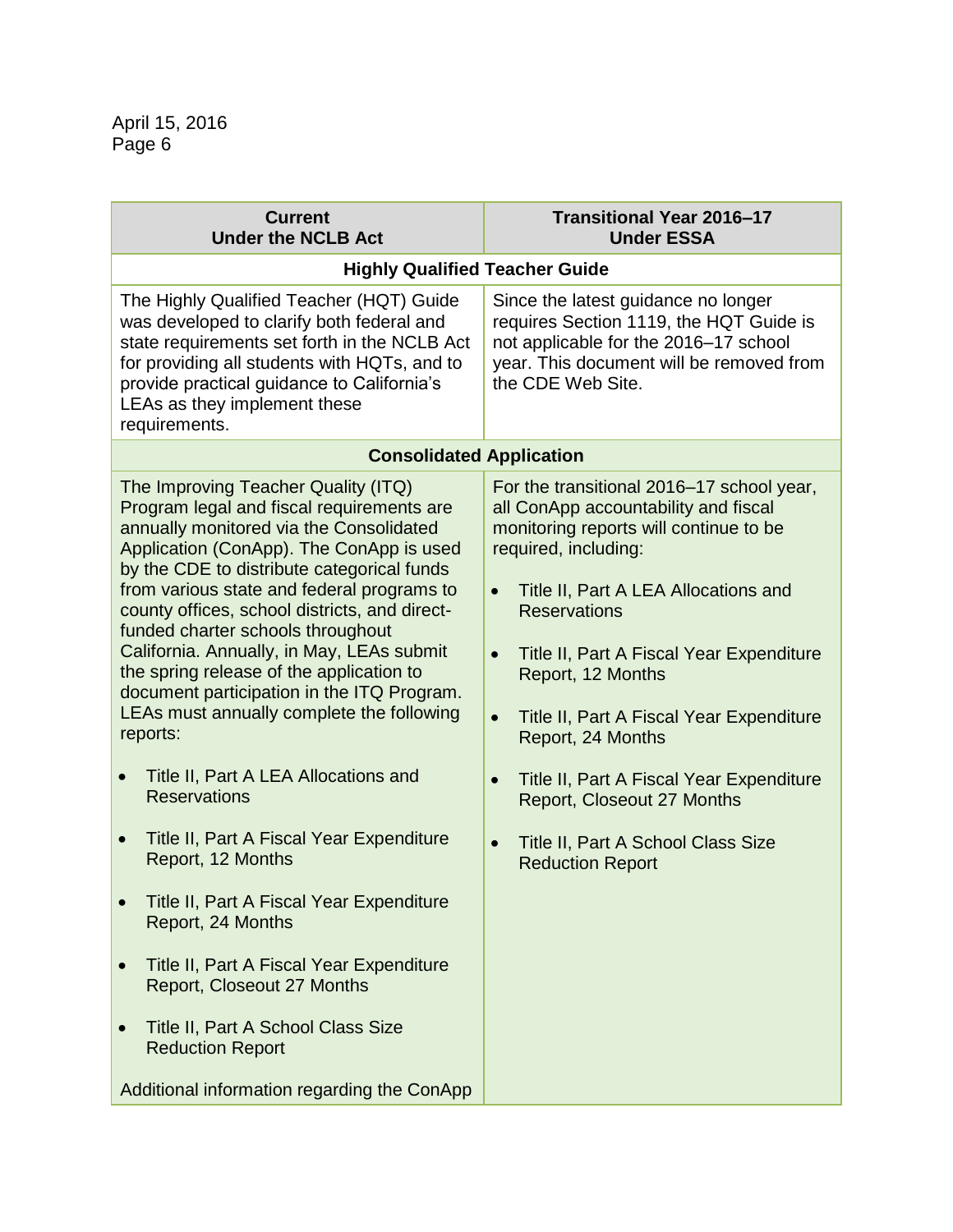| <b>Current</b><br><b>Under the NCLB Act</b>                                                                                                                                                                                                                                                                                                                                                                                                                                                                                                                                                                                                                                                                                                                                                                                                                                                                                             | Transitional Year 2016-17<br><b>Under ESSA</b>                                                                                                                                |  |
|-----------------------------------------------------------------------------------------------------------------------------------------------------------------------------------------------------------------------------------------------------------------------------------------------------------------------------------------------------------------------------------------------------------------------------------------------------------------------------------------------------------------------------------------------------------------------------------------------------------------------------------------------------------------------------------------------------------------------------------------------------------------------------------------------------------------------------------------------------------------------------------------------------------------------------------------|-------------------------------------------------------------------------------------------------------------------------------------------------------------------------------|--|
| is available on the CDE Consolidated<br>Application Web page at<br>http://www.cde.ca.gov/fg/aa/co/.                                                                                                                                                                                                                                                                                                                                                                                                                                                                                                                                                                                                                                                                                                                                                                                                                                     |                                                                                                                                                                               |  |
| California Longitudinal Pupil Achievement Data System                                                                                                                                                                                                                                                                                                                                                                                                                                                                                                                                                                                                                                                                                                                                                                                                                                                                                   |                                                                                                                                                                               |  |
| The California Longitudinal Pupil<br>Achievement Data System (CALPADS) is a<br>statewide system that stores individual-level<br>longitudinal data on students and<br>district/school certificated staff. The<br>CALPADS is used by LEAs to collect,<br>maintain and report information on student<br>assessments, enrollment, student and<br>teacher assignments, courses and program<br>participation data as well as data related to<br>graduation and dropout rates for state and<br>federal reporting. The ITQ Program utilizes<br>teacher assignment and student course<br>enrollment data to determine if teachers<br>have been properly assigned to teach core<br>academic subjects. The data are analyzed<br>and CMIS sanctions are assigned if not all<br>teachers are highly qualified.<br>Additional information regarding the<br>CALPADS is available on the CDE<br>CALPADS Web page at<br>http://www.cde.ca.gov/ds/sp/cl/. | For the transitional 2016-17 school year,<br>all CALPADS teacher assignment data<br>reports will continue to be required;<br>however, CMIS sanctions will not be<br>assigned. |  |

# **Title III English Learners and Immigrant Students**

As previously noted, LEAs will maintain current Title III Improvement status, Year 2– Year 4+. Although there will be no new Annual Measurable Achievement Objective determinations for 2016–17, LEAs will be expected to continue to implement the 2014– 15 corrective measures. However, ED provided clarification that LEAs are not required to notify parents of the improvement status in the 2016–17 school year. In addition, Federal funds are to supplement, not supplant, state and local resources. The negotiated rulemaking process will clarify how states will monitor the use of funds. Up to date information on the rulemaking process is available at <http://www2.ed.gov/policy/elsec/leg/essa/essanrmorgprotocols31716.pdf>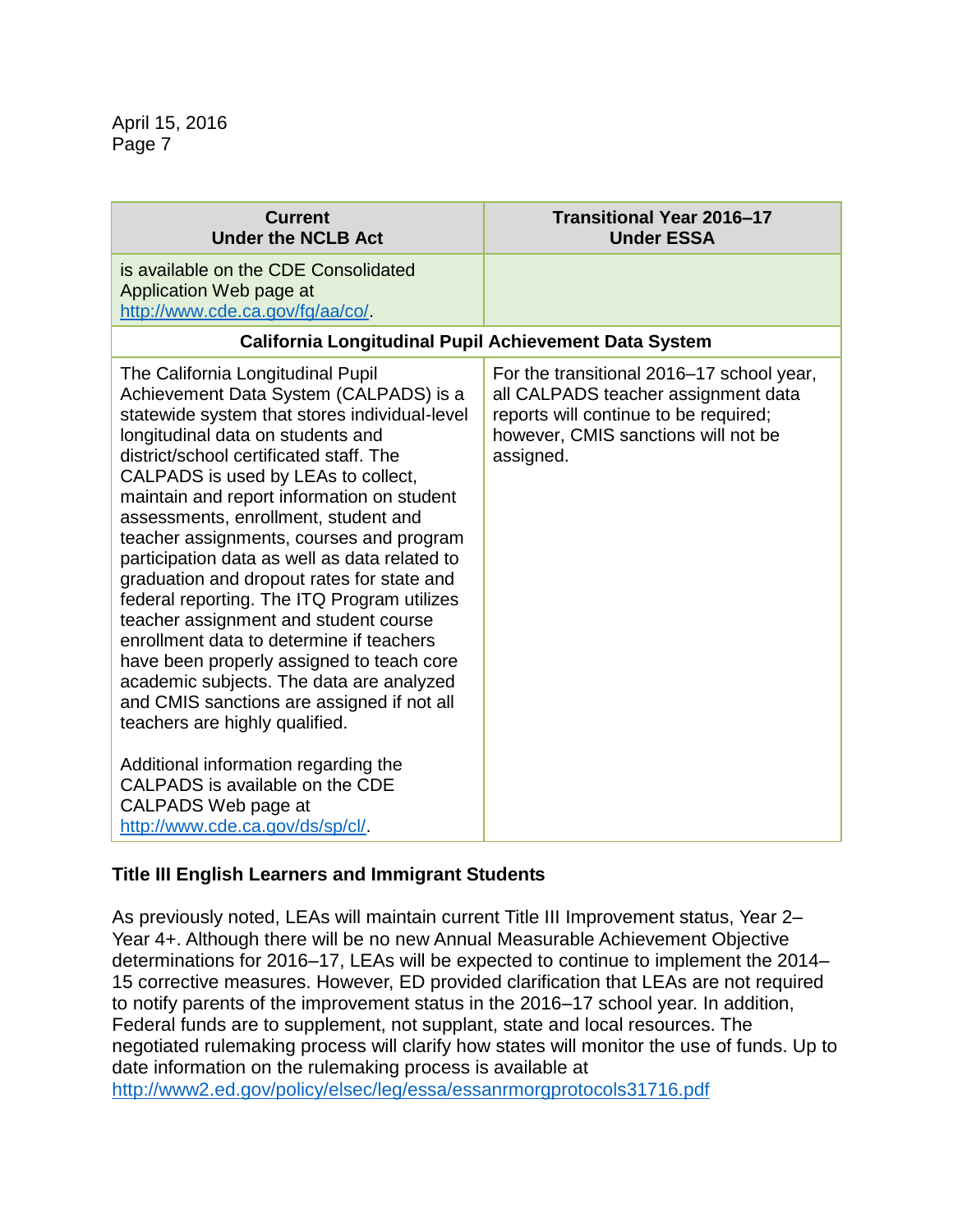## **Title IV LEA Uses of Funds**

The new Student Support and Academic Enrichment Grants allow LEAs to use up to 2 percent of their allocation for direct administrative costs. Any LEA receiving more than \$30,000 must spend at least 20 percent of funds on at least one "well-rounded educational opportunities" activity and at least 20 percent on at least one "safe and healthy students" activity, and may use up to 15 percent of funds to support effective use of technology. Examples of well-rounded educational opportunities include: music and arts programs; science, technology, engineering, and mathematics (STEM) subjects; history; foreign language; promoting volunteerism; and other activities. Examples of safe and healthy students' activities include: drug and violence prevention, school based mental health services, harassment and bullying prevention, and other activities. Funds used to support the effective use of technology may be spent on activities including: professional learning tools, professional development in the use of technology in STEM subjects, blended learning projects, and other activities.

## **Local Control Funding Formula and Local Control and Accountability Plans**

As part of the continued development of California's new accountability and continuous improvement system, in response to public comment and to questions from the field as practitioners developed the 2015–16 LCAP, and to model a process of continuous improvement, the CDE initiated gathering information to inform the development of recommendations for design principles to guide a revision of the LCAP template. On March 9, 2016, the CDE released a survey to the field to gather feedback to guide the redesign of the third generation LCAP template. The survey was available from March 9 –28, 2016, and received 576 responses from administrators, teachers, other school personnel, school board members, parents, students, and community-based non-profit organizations. A summary of the survey results will be provided to the SBE in an April Information Memorandum.

The CDE is committed to providing schools and districts, stakeholders, and members of the public clear and timely communication regarding our state's transition to the ESSA. We've established the CDE [ESSA Web page,](http://www.cde.ca.gov/re/es/) which includes links to information and resources from the ED and the CDE. You can join the CDE ESSA listserv to receive e-mail notifications when new information becomes available. Please send a blank e-mail message to [join-essa@mlist.cde.ca.gov](mailto:join-essa@mlist.cde.ca.gov) to join the listsery. You may also send ESSA-related questions and suggestions to [ESSA@cde.ca.gov.](mailto:ESSA@cde.ca.gov)

If you have any questions regarding this letter, please contact: